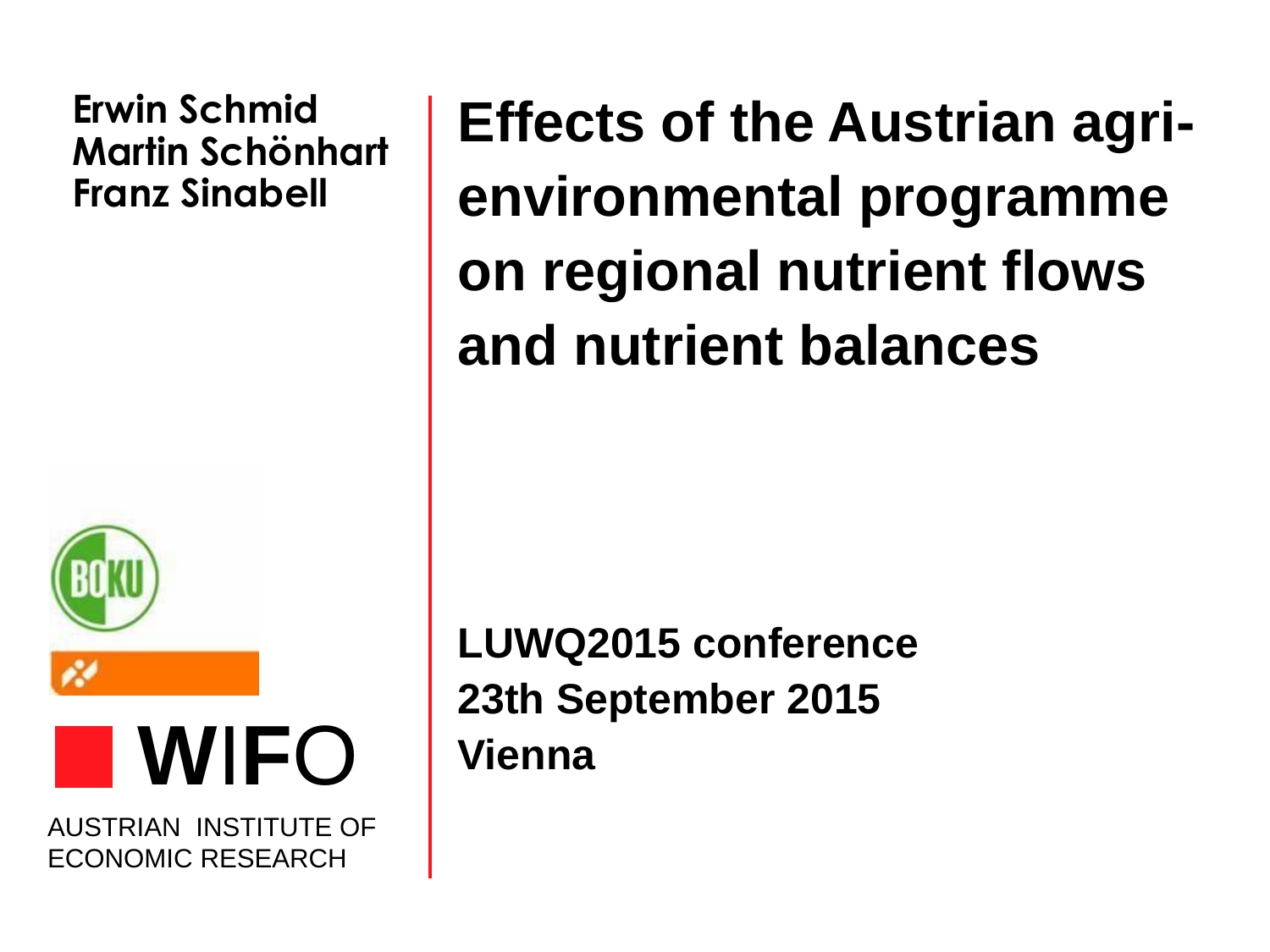



- **motivation and problem statement**
- **concept, data and method**
- **policy experiment and results**
- **discussion**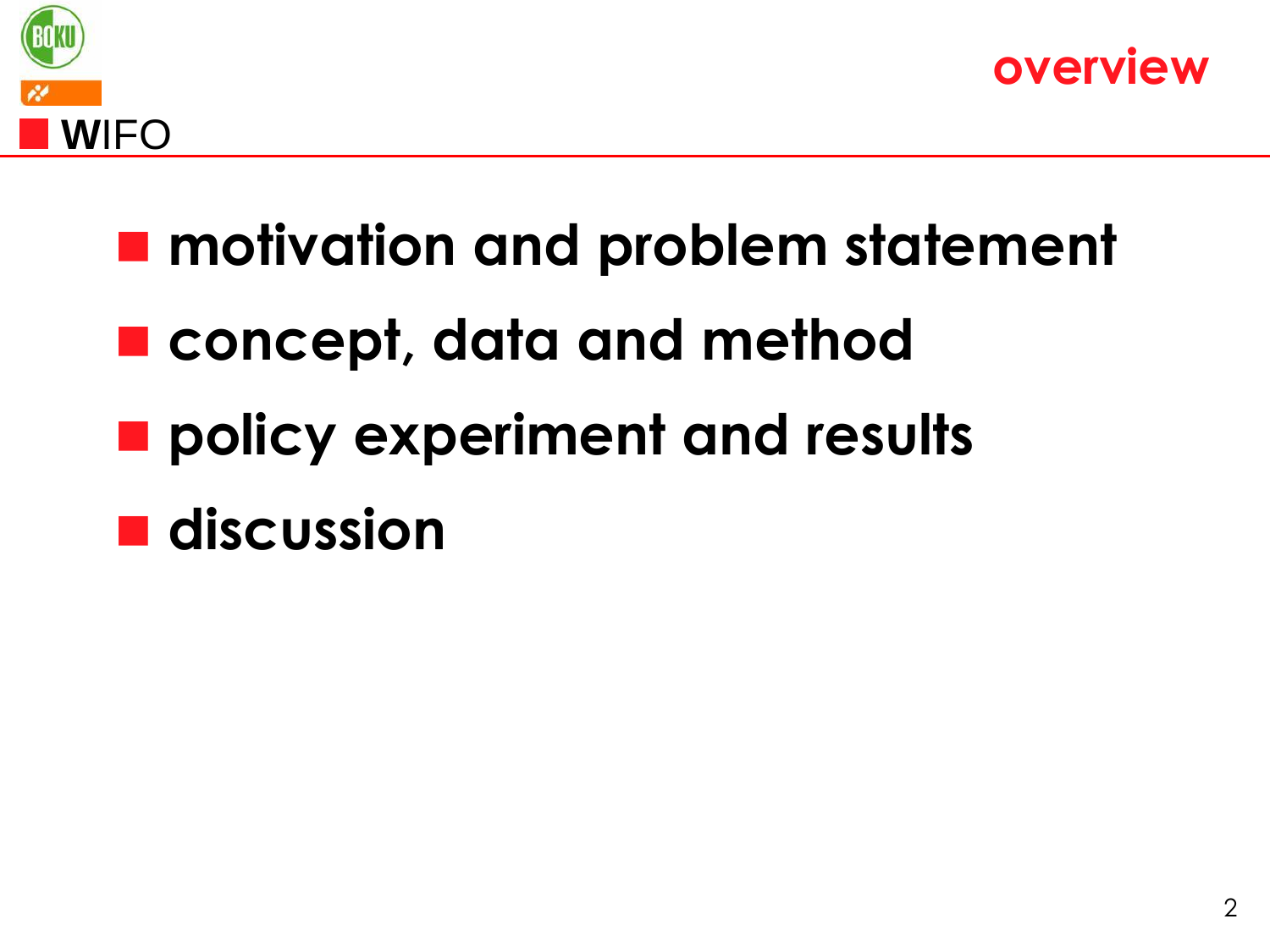

### **problem statement**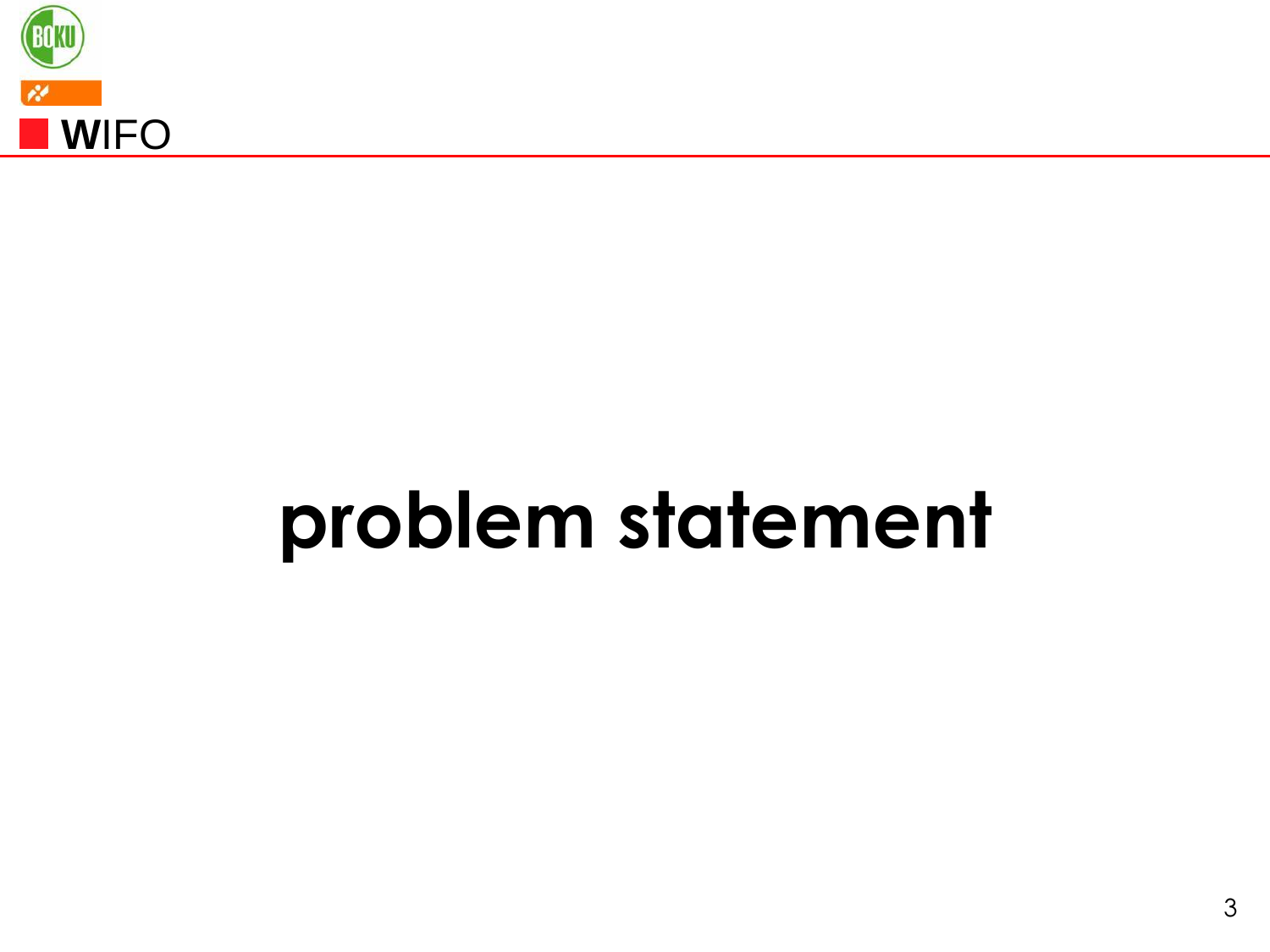

source: European Court of Auditors, 2013; Liebhard, Sinabell, 2000; Schmid and Sinabell, 2005; Sinabell 2009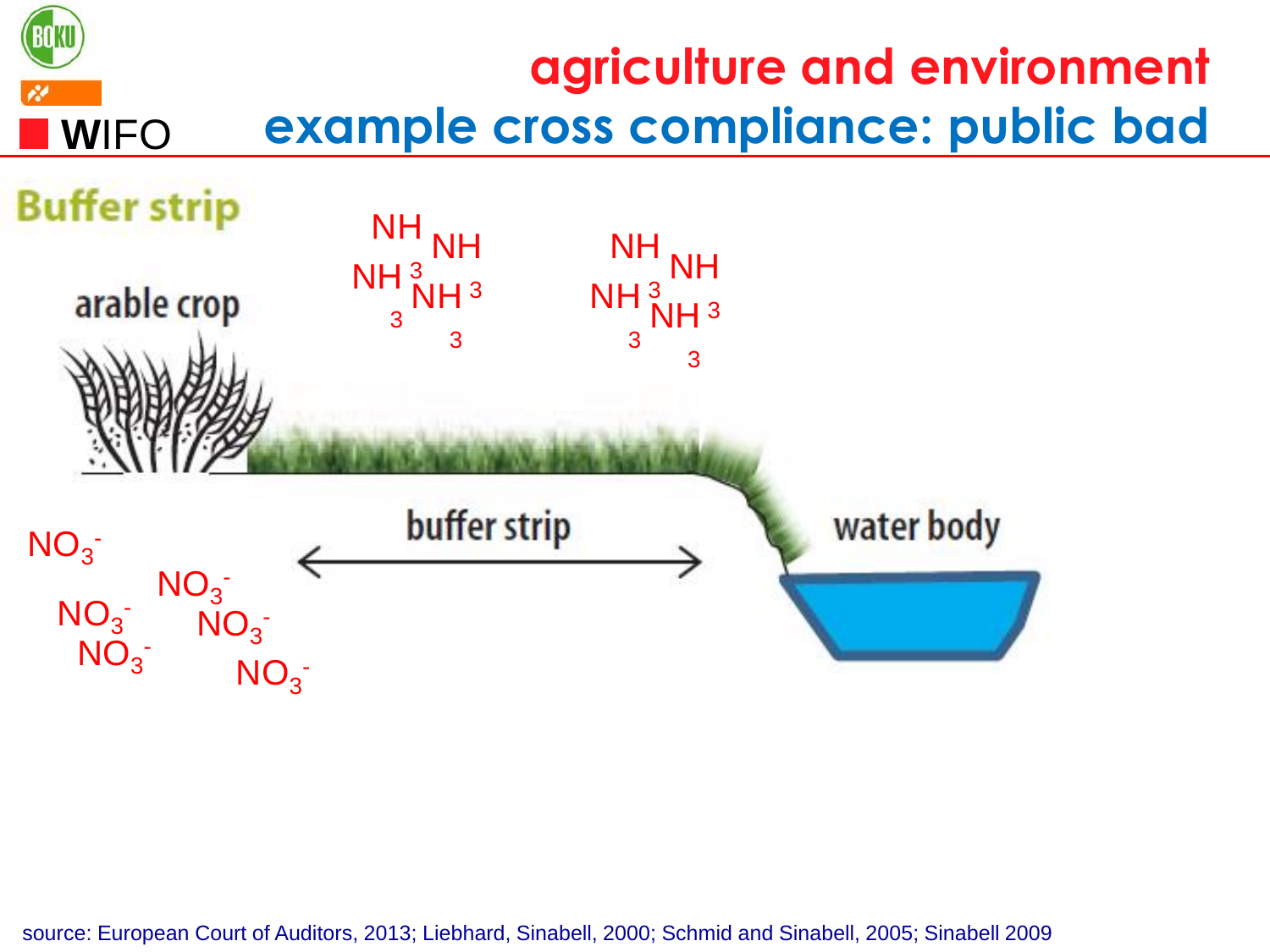

### **groundwater quality in EU**

| <b>Member State</b> | $25$  | 25-40        | 40-50 | ?50   |
|---------------------|-------|--------------|-------|-------|
| F1                  | 98.7% | 1.3%         | 0.0%  | 0.0%  |
| IE                  | 86.7% | 10.9%        | 2.4%  | 0.0%  |
| <b>SE</b>           | 98.2% | 0.9%         | 0.6%  | 0.3%  |
| LV                  | 95.4% | 2.9%         | 0.6%  | 1.2%  |
| LT.                 | 93.5% | 3.2%         | 0.0%  | 3.2%  |
| PL                  | 87.0% | 5.0%         | 2.9%  | 5.2%  |
| SI                  | 78.8% | 6.7%         | 7.8%  | 6.7%  |
| HU                  | 87.7% | 4.0%         | 1.3%  | 6.9%  |
| <b>AT</b>           | 74.5% | <b>11.5%</b> | 5.3%  | 8.8%  |
| <b>SK</b>           | 75.1% | 10.0%        | 3.8%  | 11.0% |
| <b>RO</b>           | 76.5% | 8.3%         | 3.8%  | 11.5% |
| <b>FR</b>           | 51.0% | 25.1%        | 12.0% | 12.0% |
| <b>CZ</b>           | 75.8% | 8.0%         | 3.9%  | 12.3% |
| NL                  | 77.8% | 6.5%         | 3.2%  | 12.5% |
| IT                  | 67.3% | 14.0%        | 6.0%  | 12.7% |
| EE                  | 54.2% | 23.6%        | 8.4%  | 13.8% |
| UK                  | 61.7% | 17.4%        | 6.9%  | 14.0% |
| LU                  | 40.0% | 35.0%        | 10.0% | 15.0% |
| <b>CY</b>           | 75.8% | 6.6%         | 2.5%  | 15.2% |
| BE                  | 60.4% | 14.7%        | 7.1%  | 17.9% |
| BG                  | 57.3% | 16.7%        | 8.0%  | 18.1% |
| DK                  | 65.4% | 8.4%         | 6.9%  | 19.3% |
| GR                  | 62.4% | 11.4%        | 6.8%  | 19.5% |
| PT                  | 64.7% | 11.3%        | 3.8%  | 20.2% |
| ES                  | 57.5% | 13.1%        | 6.3%  | 23.1% |
| DE                  | 8.2%  | 22.6%        | 18.2% | 50.9% |
| MT                  | 2.4%  | 9.8%         | 17.1% | 70.7% |
| <b>EU</b>           | 67.0% | 12.7%        | 5.9%  | 14.4% |

http://ec.europa.eu/environment/wa ter/water-nitrates/reports.html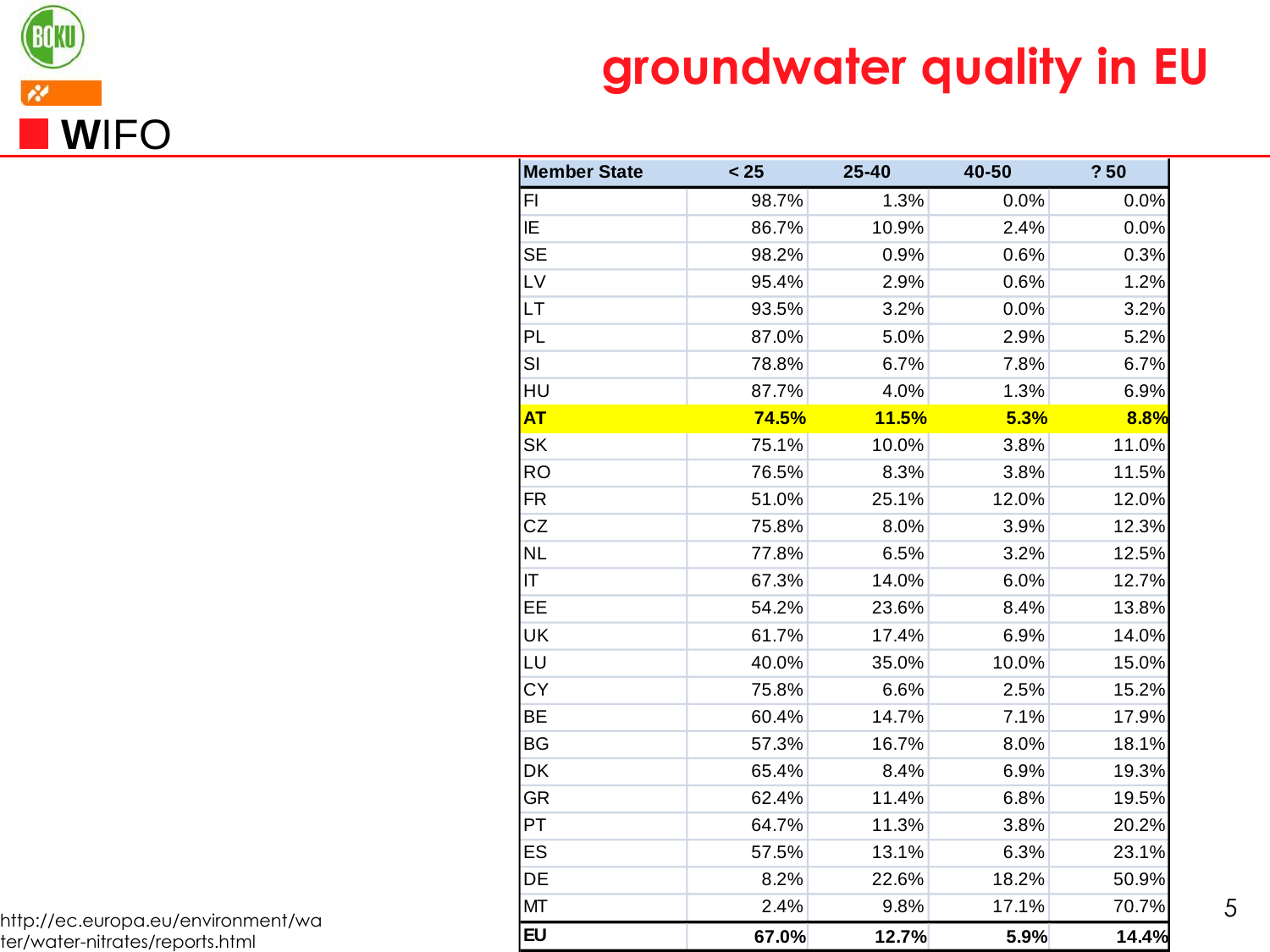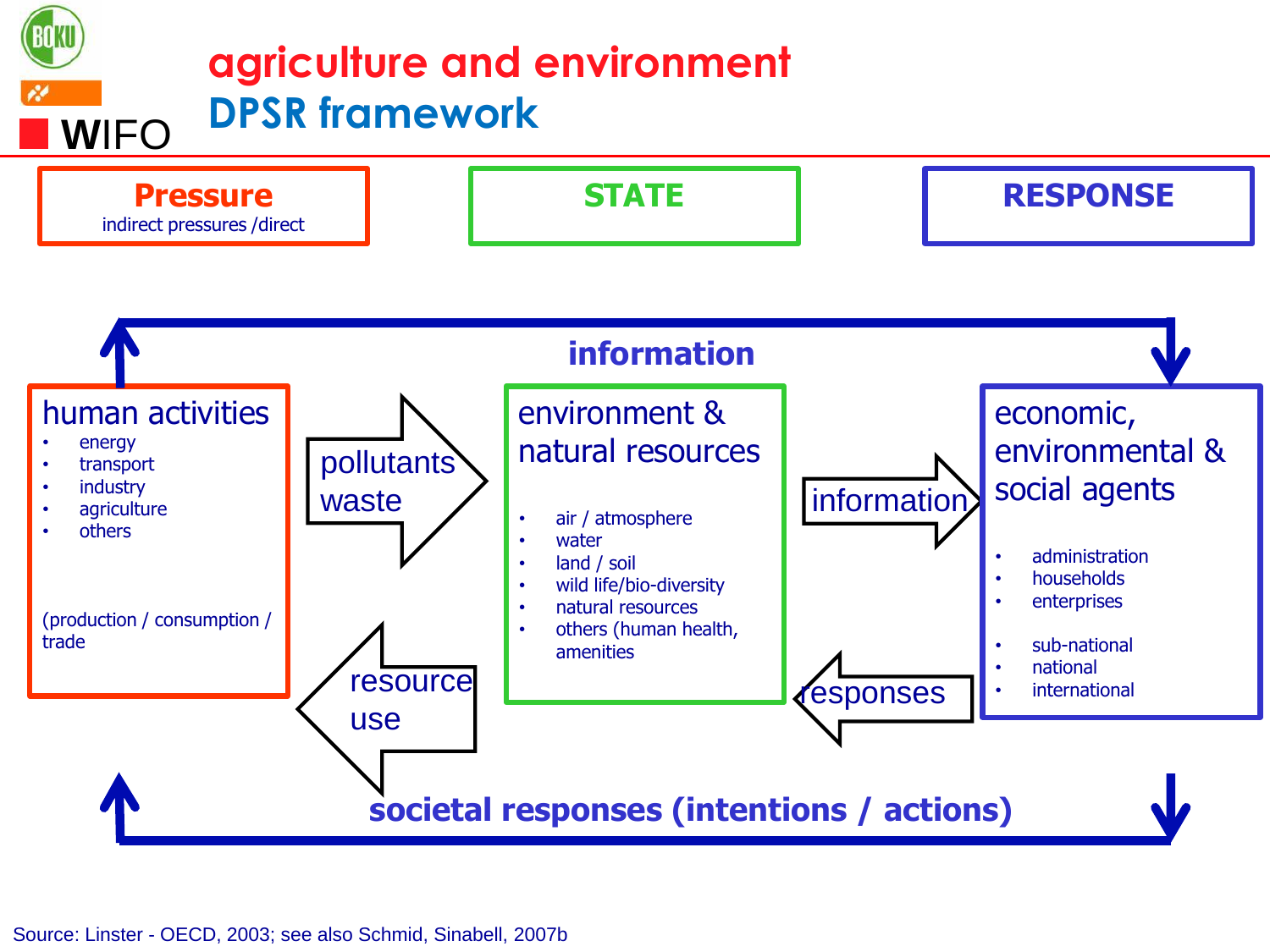

source: own concept referring to Cooper et al. 2009, OECD 2001 and Scheele, 1999; see Sinabell et al., 2011.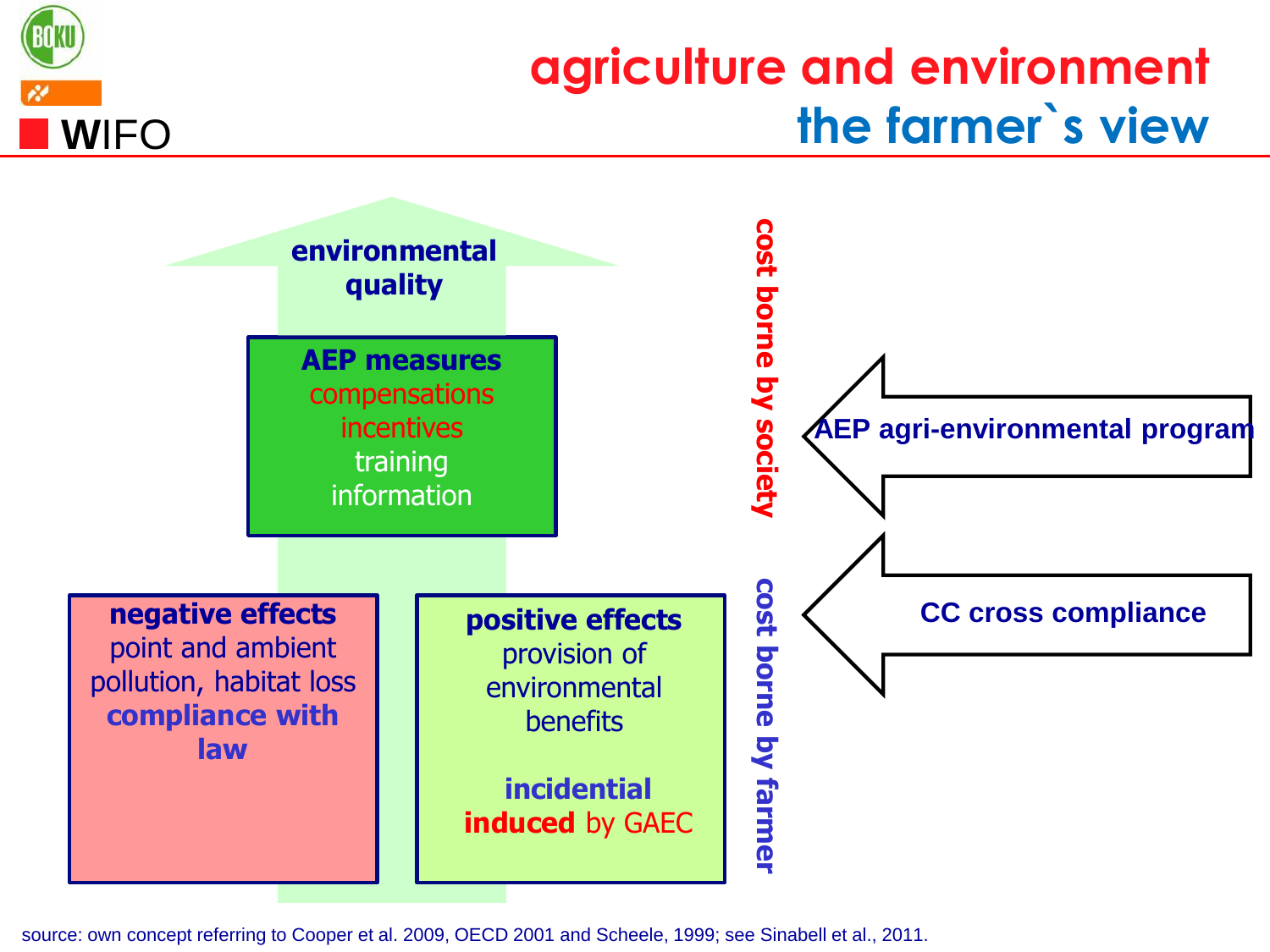

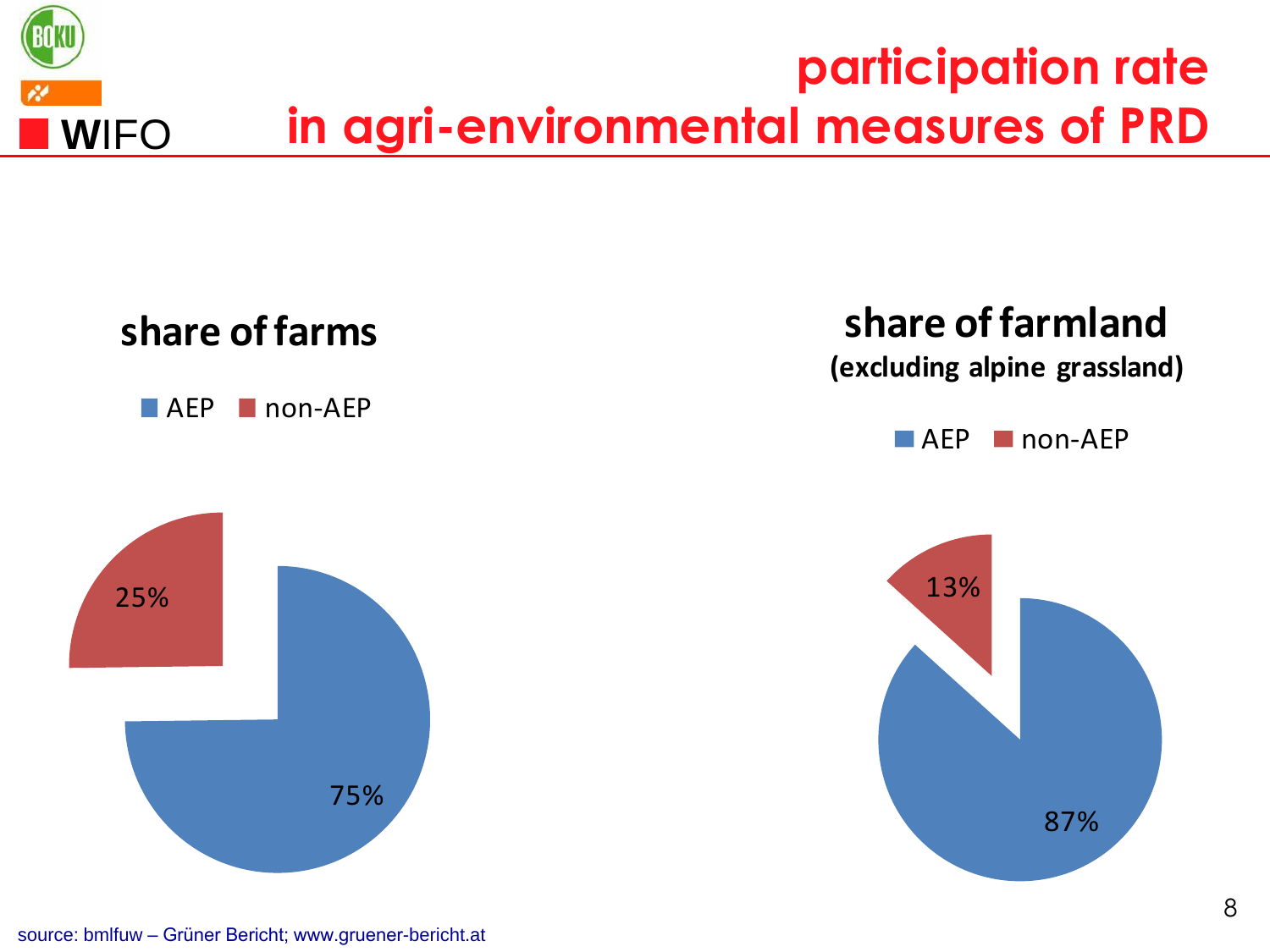

**AEP**

9

#### **total annual volume of AEP: 500 million Euro of which 344 million Euro for relevant measures**

| nutrient flow relevant AEP measures                                                         | Million $\epsilon$ |
|---------------------------------------------------------------------------------------------|--------------------|
| organic farming                                                                             | 94.96              |
| environmentally sensitive farming                                                           | 101.6              |
| ban of synthetic inputs arable land                                                         | 0.46               |
| ban of synthetic inputs grassland                                                           | 16.45              |
| integrated production on arable land                                                        | 10.09              |
| integrated production on wine yards                                                         | 10.31              |
| integrated production specific land                                                         | 0.57               |
| eco-point programme                                                                         | 35.42              |
| winter cover farm land                                                                      | 61.91              |
| mulch seed and direct seed                                                                  | 5.31               |
| soil and ground water protection measures                                                   | 7.69               |
| ground water protection measures<br>source: bmlfuw - Grüner Bericht; www.gruener-bericht.at | 0.01               |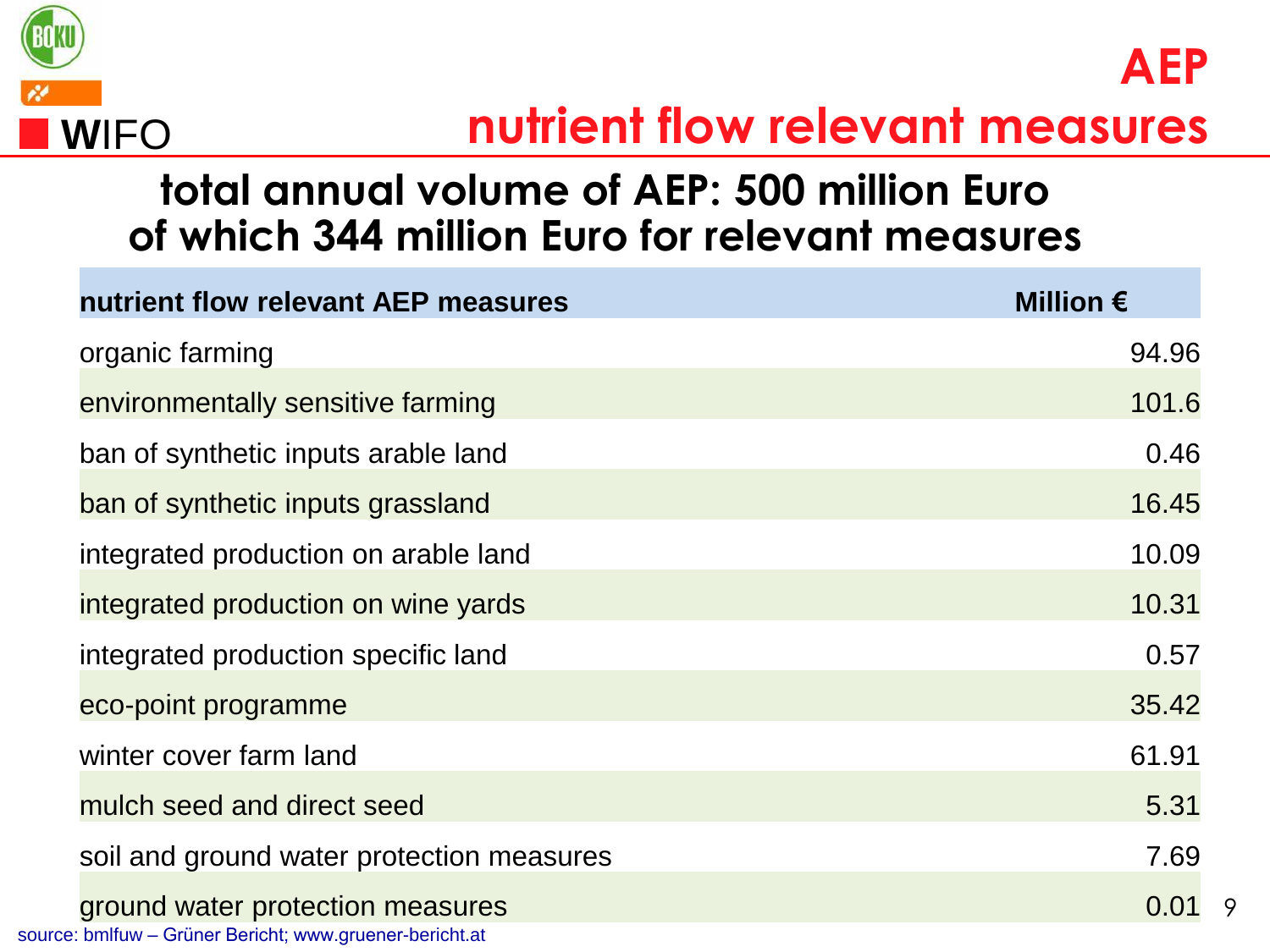

## **concept, data and model**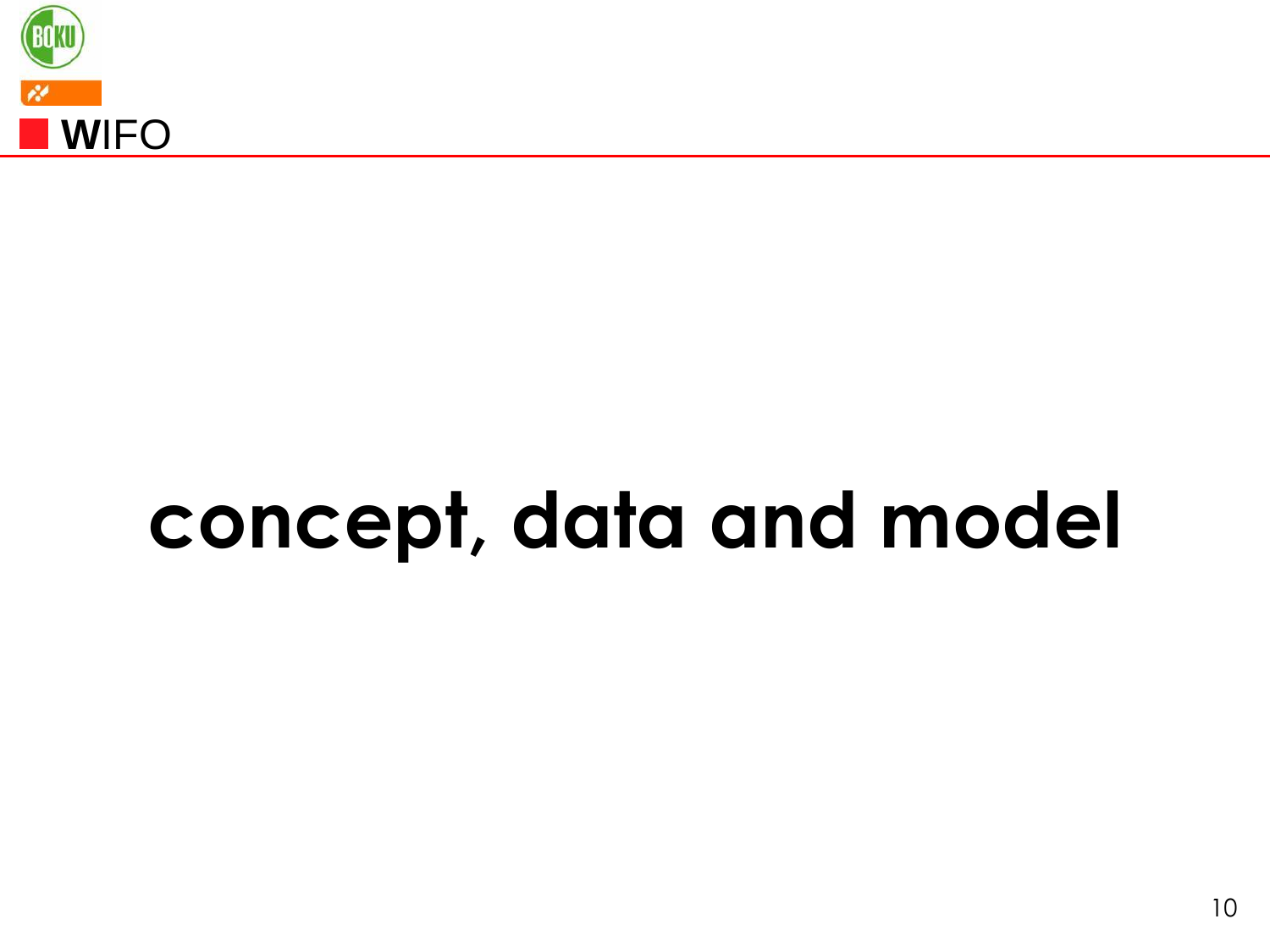

### **N-balance for Austria OECD method**

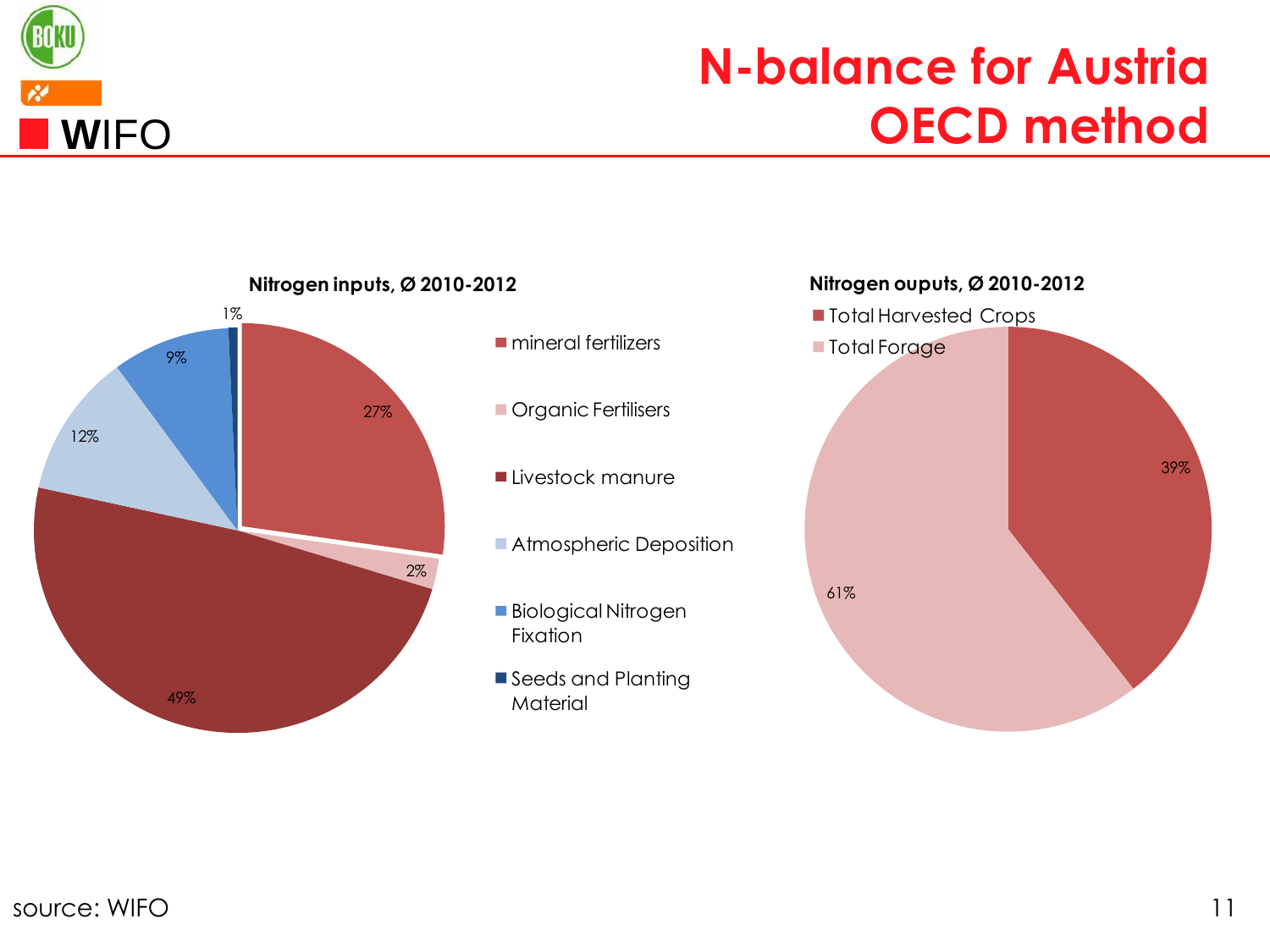

#### **nitrate balances Austria EUROSTAT versus OECD**

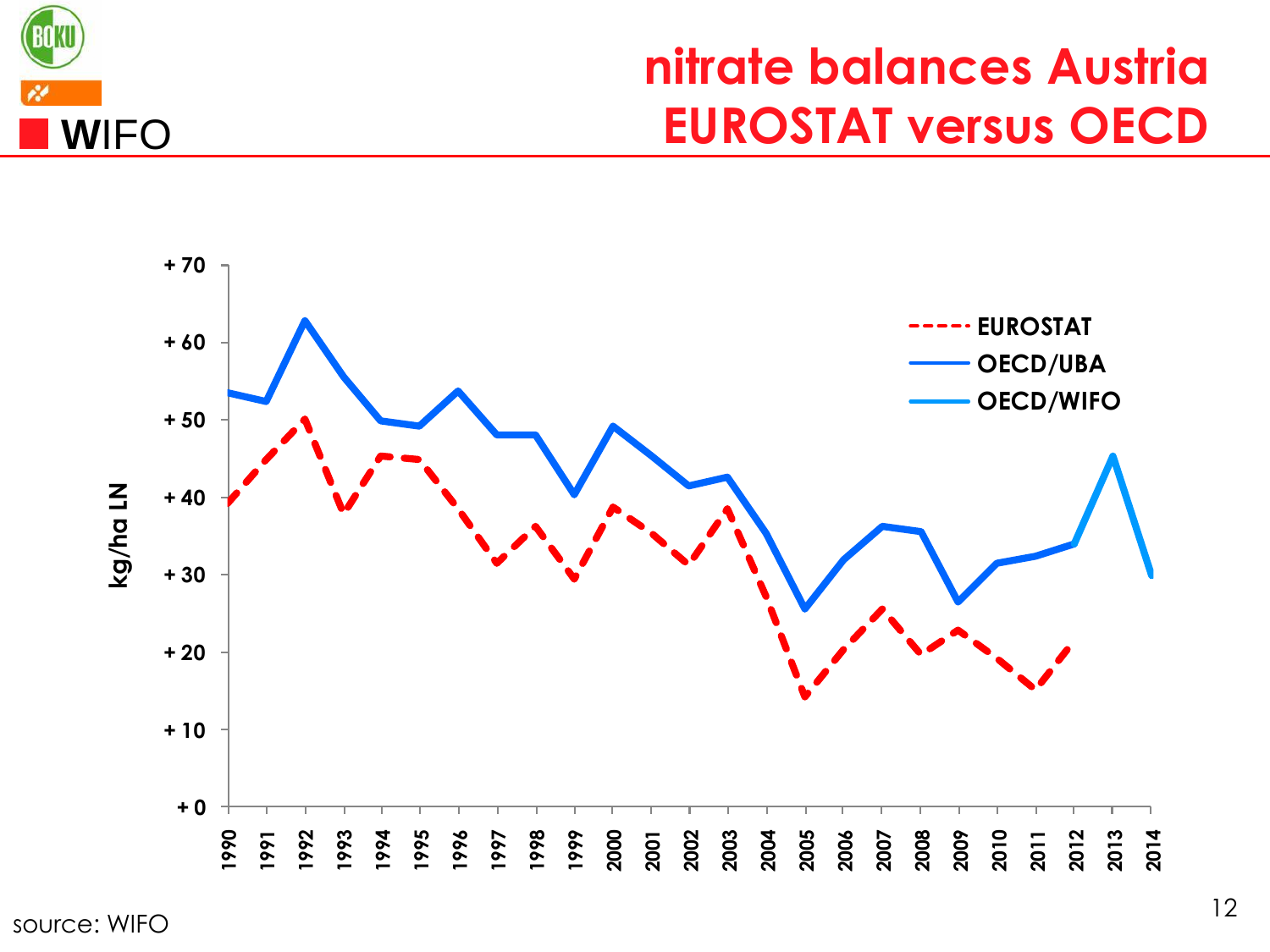

### **agricultural sector model of Austria PASMA**

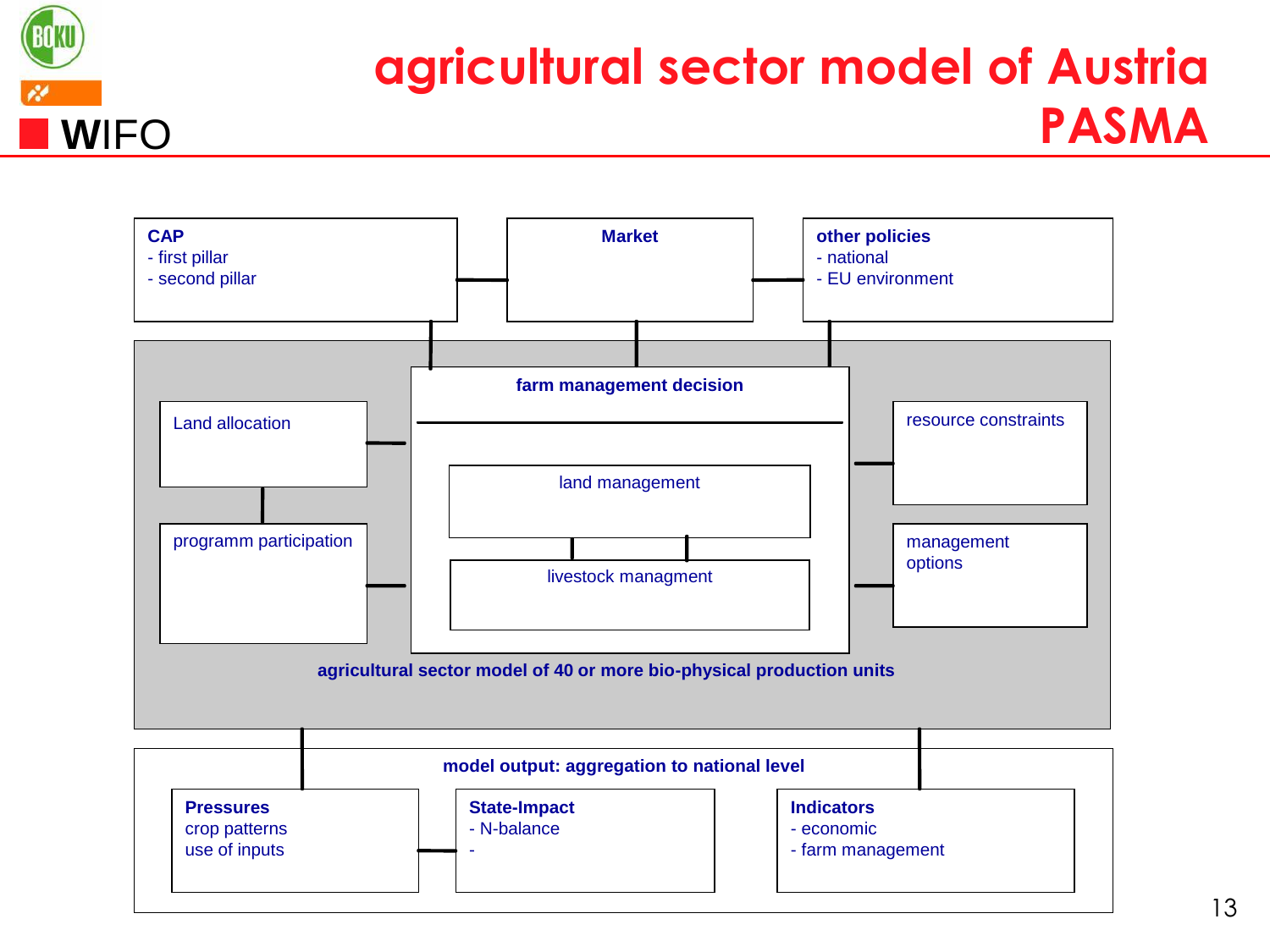

# **policy experiment and results**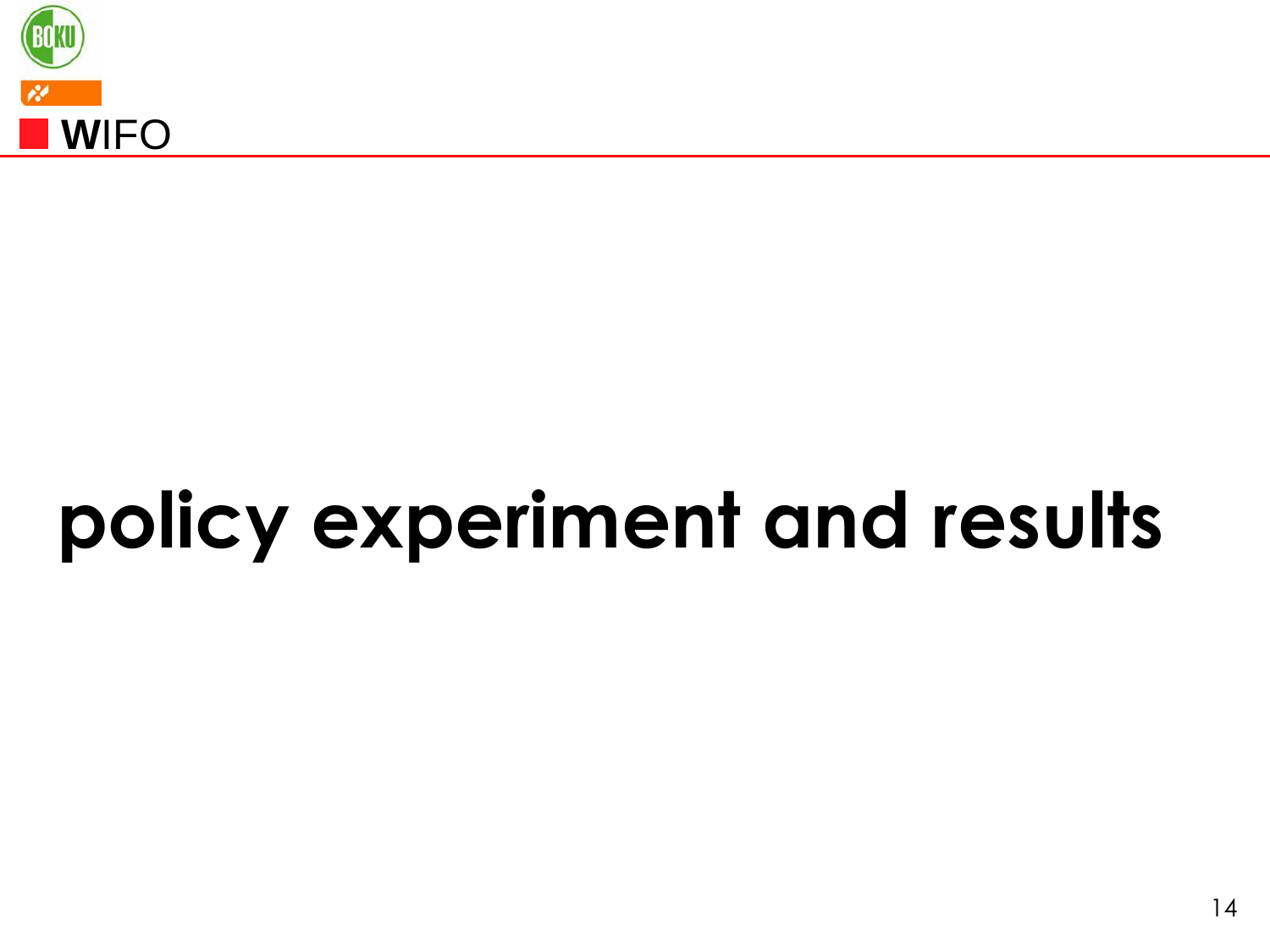

|                | reference | w/o PRD            |  |
|----------------|-----------|--------------------|--|
|                |           | billion $\epsilon$ |  |
| 2000-2006      | 11.65     |                    |  |
| 2007-2013      | 13.09     | 5.44               |  |
| 2007-2013 p.a. | 1.87      | 0.77               |  |

relative to reference in %

2007-2013 -59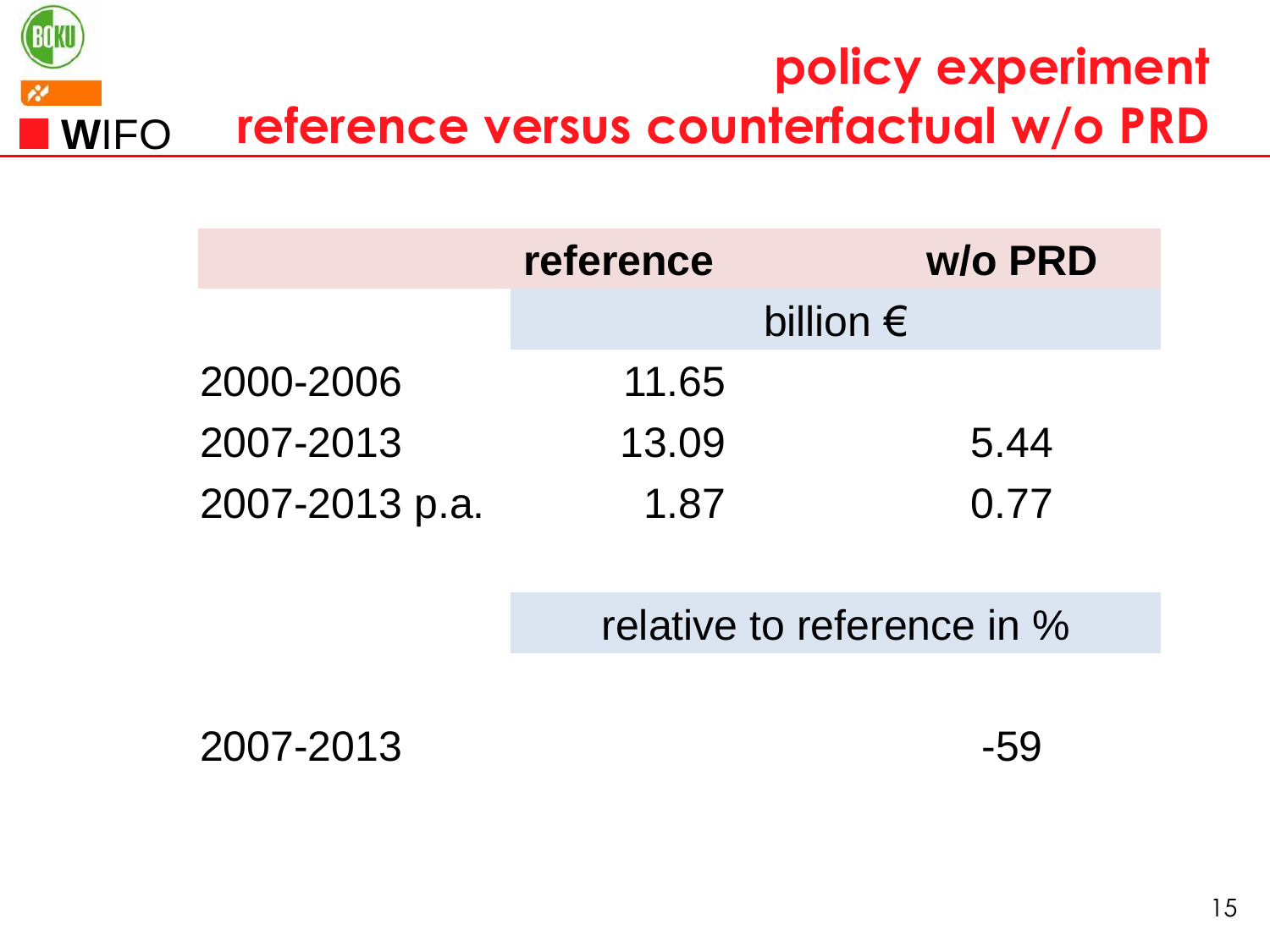

### **change of impact indicators in % w/o PRD vs base run**



**change versus base run**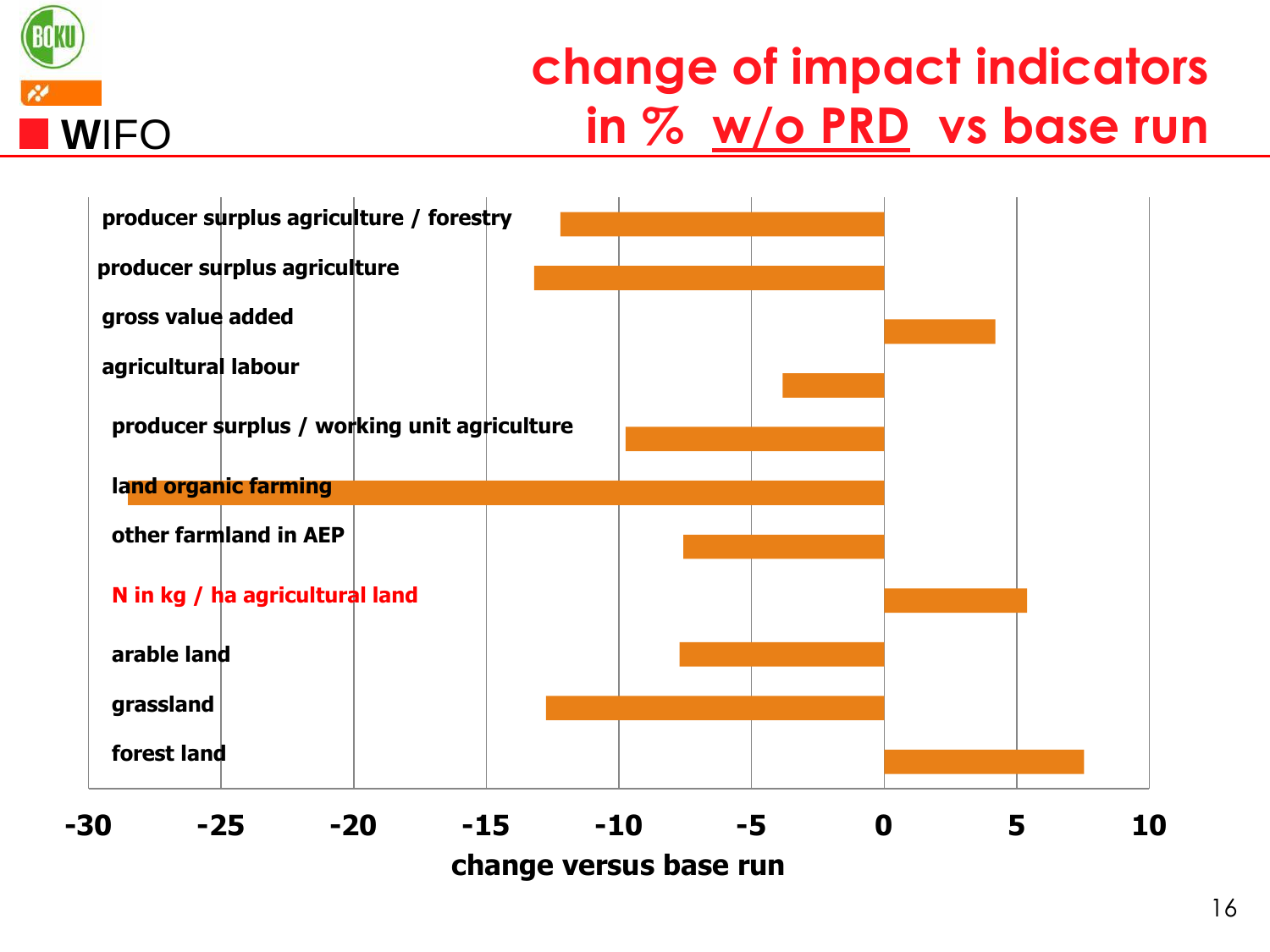

### **average N input on agricultural land in kg/ha**

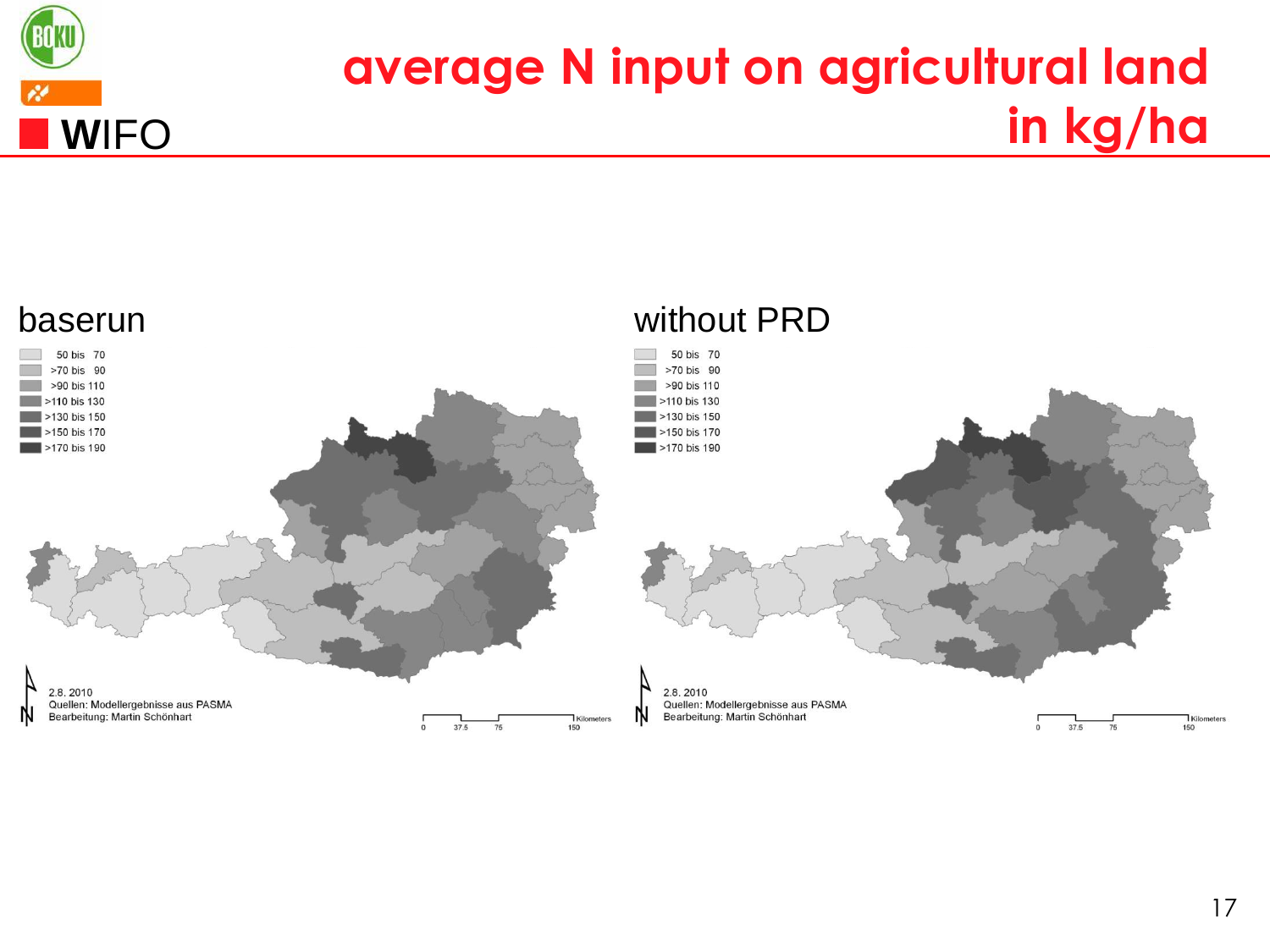

### **change of regional nutrient balance in % w/o PRD vs base run**

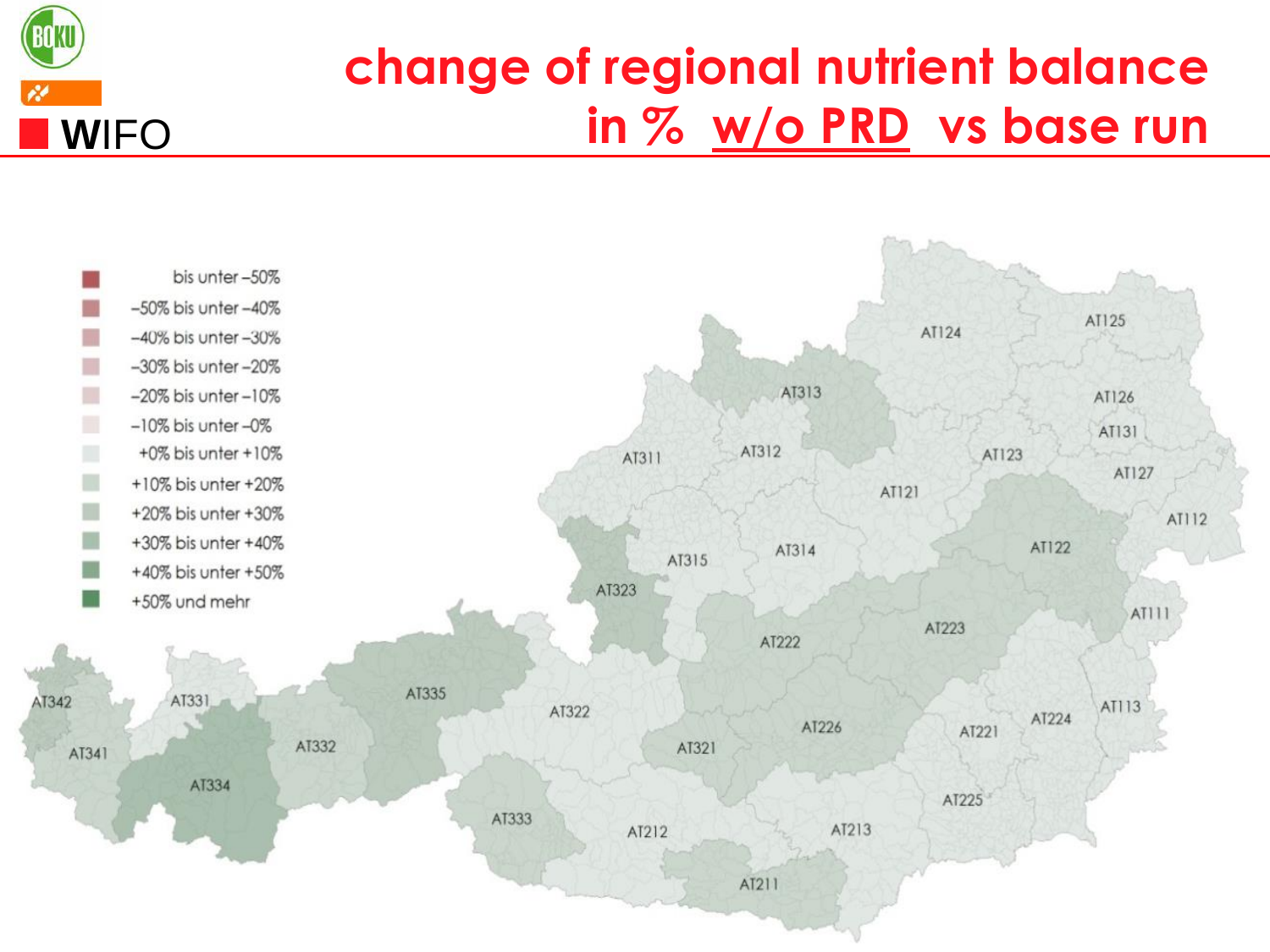

# **discussion and conclusions**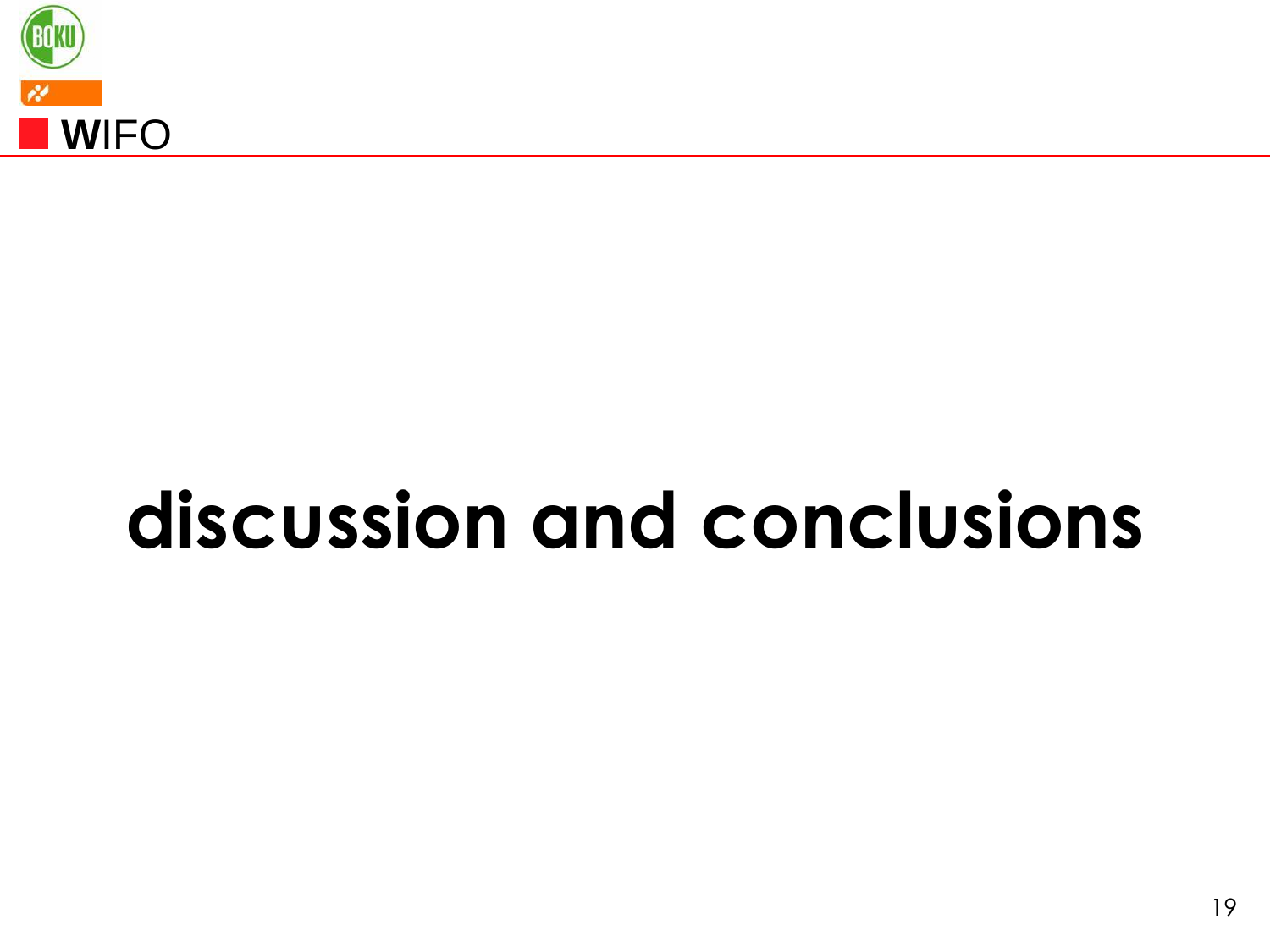

**results and discussion**

### **effects of PRD on nutrient flows**

- agricultural land is kept in production
- commercial fertilizer +13% than otherwise
- intensity per ha is lower than otherwise
- **results are therefore ambiguous**
- **evaluation of effects depend on policy goal**
	- impact indicator: nutrient **balance**